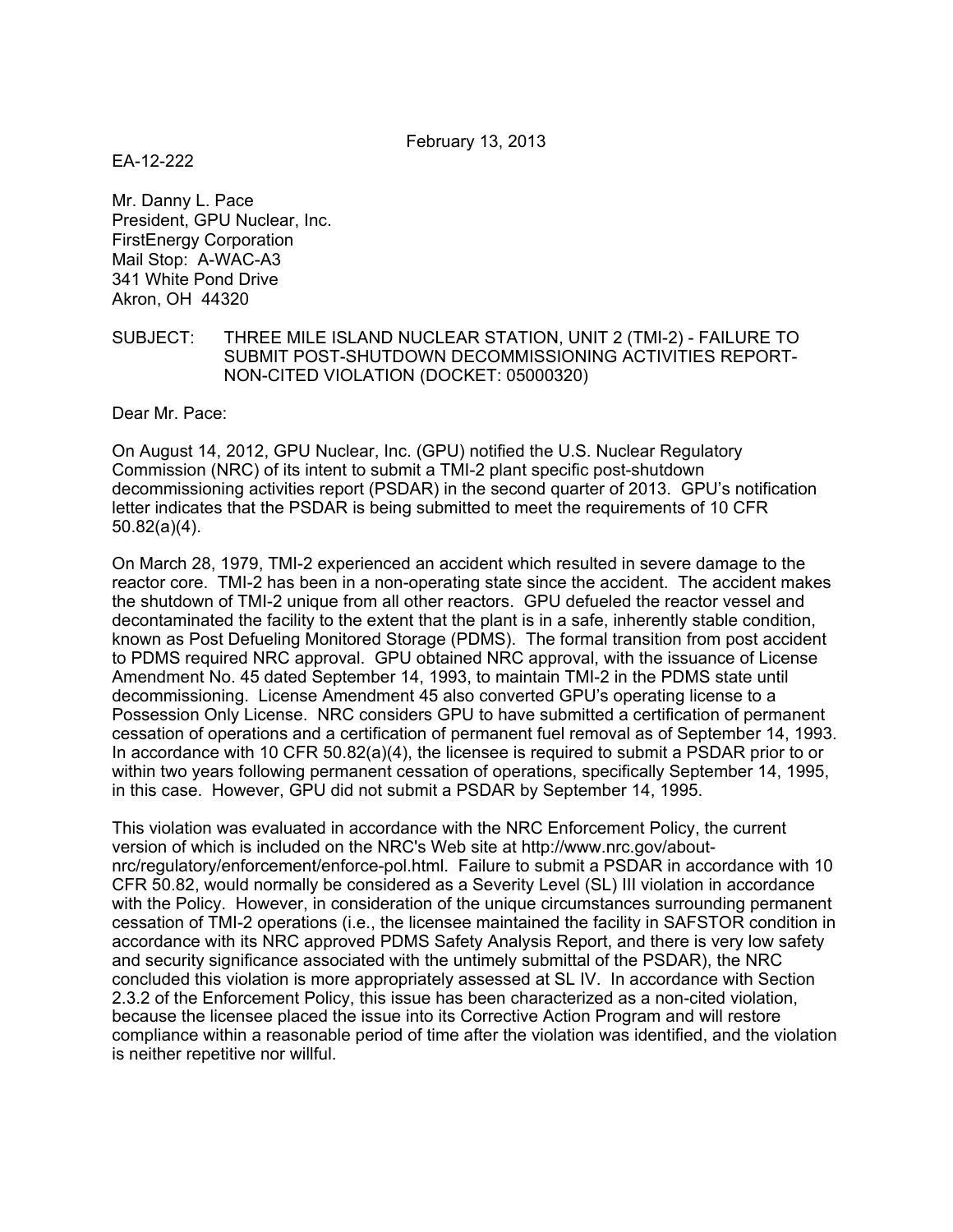#### D. Pace 2

The NRC has concluded that information regarding the reason for the violation, the corrective actions taken and planned to correct the violation and prevent recurrence, and the date when full compliance was achieved is already adequately addressed on the docket in this letter. Therefore, you are not required to respond to this letter unless the description herein does not accurately reflect your corrective actions or your position. If you contest this NCV or its significance, you should provide a response within 30 days of the date of this letter, with the basis for your denial, to the U.S. Nuclear Regulatory Commission, ATTN.: Document Control Desk, Washington, D.C. 20555-0001, with a copy to the Director, Office of Enforcement, U.S. Nuclear Regulatory Commission, Washington, D.C. 20555-0001.

In accordance with Title 10 of the *Code of Federal Regulations* Part 2.390 "Public inspections, exemptions, and requests for withholding" a copy of this letter and its enclosure will be available electronically for public inspection in the NRC Public Document Room or from the Publicly Available Records (PARS) component of NRC's document system (Agencywide Document Access and Management System (ADAMS)). ADAMS is accessible from the NRC Web site at (the Public Electronic Reading Room) http://www.nrc.gov/reading-rm/adams.html.

Please contact John Buckley at 301-415-6607 to discuss any questions related to this letter.

Sincerely,

## **/RA/**

Larry W. Camper, Director Division of Waste Management and Environmental Protection Office of Federal and State Materials and Environmental Management Programs

Docket No.: 50-320

cc: TMI-2 Service List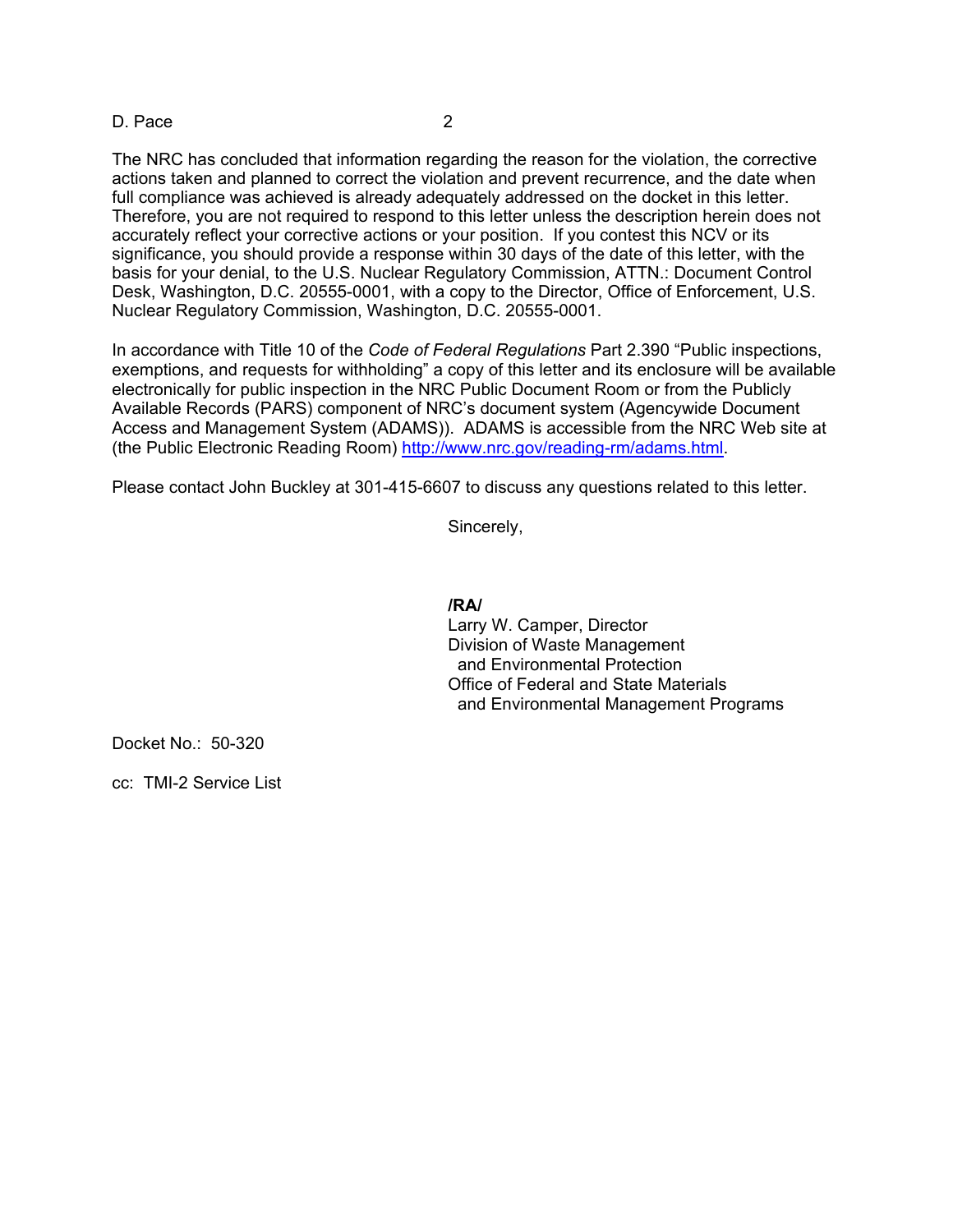## D. Pace 2

The NRC has concluded that information regarding the reason for the violation, the corrective actions taken and planned to correct the violation and prevent recurrence, and the date when full compliance was achieved is already adequately addressed on the docket in this letter. Therefore, you are not required to respond to this letter unless the description herein does not accurately reflect your corrective actions or your position. If you contest this NCV or its significance, you should provide a response within 30 days of the date of this letter, with the basis for your denial, to the U.S. Nuclear Regulatory Commission, ATTN.: Document Control Desk, Washington, D.C. 20555-0001, with a copy to the Director, Office of Enforcement, U.S. Nuclear Regulatory Commission, Washington, D.C. 20555-0001.

In accordance with Title 10 of the Code of Federal Regulations Part 2.390 "Public inspections, exemptions, and requests for withholding" a copy of this letter and its enclosure will be available electronically for public inspection in the NRC Public Document Room or from the Publicly Available Records (PARS) component of NRC's document system (Agencywide Document Access and Management System (ADAMS)). ADAMS is accessible from the NRC Web site at (the Public Electronic Reading Room) http://www.nrc.gov/reading-rm/adams.html.

Please contact John Buckley at 301-415-6607 to discuss any questions related to this letter.

Sincerely,

## **/RA/**

Larry W. Camper, Director Division of Waste Management and Environmental Protection Office of Federal and State Materials and Environmental Management Programs

Docket No $\cdot$  50-320

cc: TMI-2 Service List

## DISTRIBUTION:

MFerdas/RI LKauffman/RI MMcLaughlin, RI PHenderson LSreenivas

#### **ML12349A291**

| <b>OFFICE</b> | <b>DWMEP</b>    | <b>DWMEP</b>    | <b>DWMEP</b>    | <b>DWMEP</b>   | <b>OE</b>      |
|---------------|-----------------|-----------------|-----------------|----------------|----------------|
| <b>NAME</b>   | <b>JBuckley</b> | <b>CHolston</b> | <b>MBurgess</b> | <b>BWatson</b> | <b>NHilton</b> |
| <b>DATE</b>   | 12/17/12        | 12/17/12        | 12/20/12        | 01/03/13       | 02/5/13        |
| <b>OFFICE</b> | <b>DWMEP</b>    | <b>DWMEP</b>    |                 |                |                |
| <b>NAME</b>   | APersinko       | LCamper         |                 |                |                |
| <b>DATE</b>   | 02/11/13        | 02/13/13        |                 |                |                |

# **OFFICIAL RECORD COPY**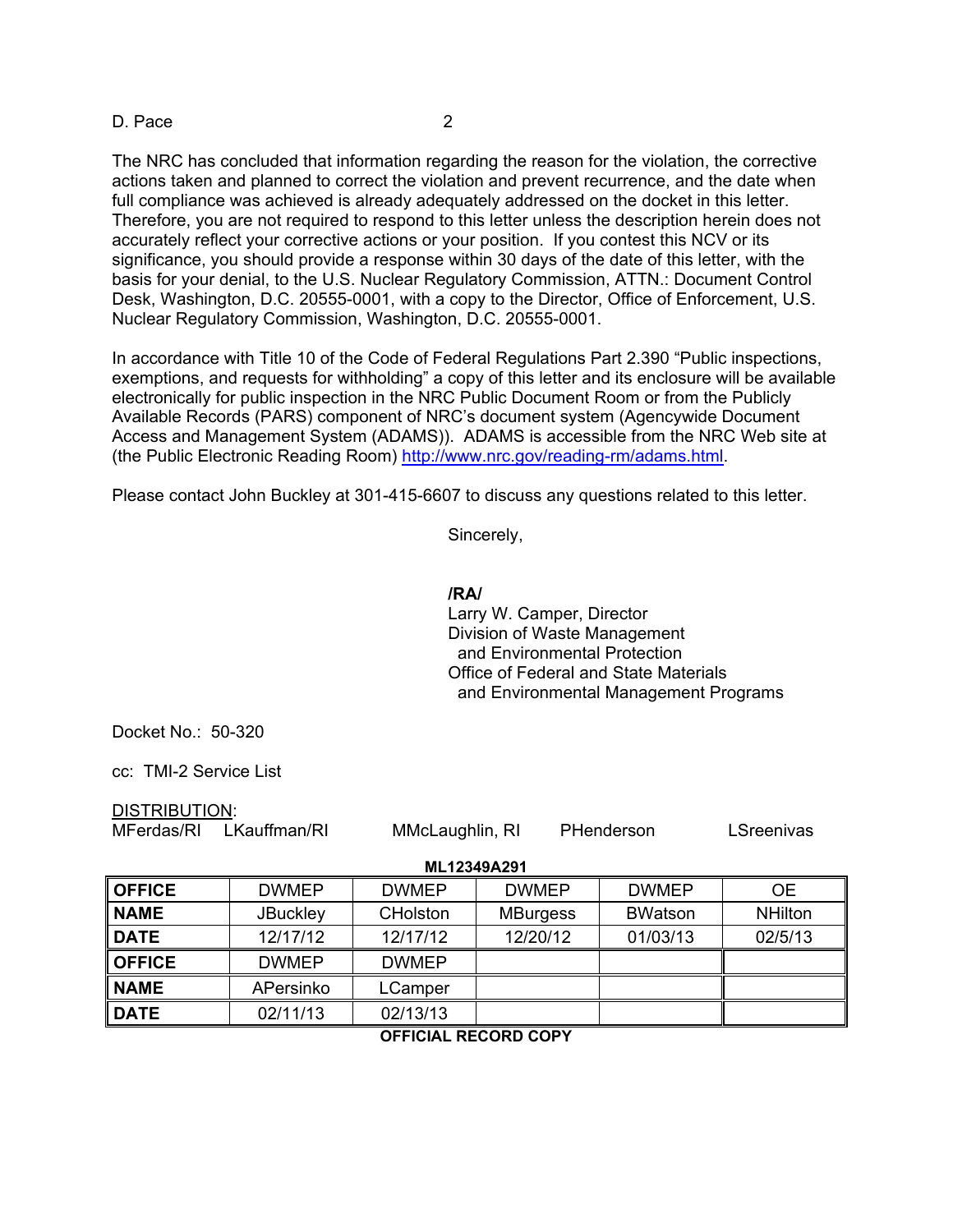Three Mile Island - Unit 2 Service List

cc:

Mr. James H. Lash Chief Nuclear Officer GPU Nuclear, Inc. 76 South Main Street Akron, OH 44308

Mr. Eric Epstein EFMR Monitoring Group 4100 Hillsdale Road Harrisburg, PA 17112

Ms. Heather Long, Deputy Editor The Patriot 812 Market Street Harrisburg, PA 17105

U.S. Environmental Protection Agency Region III Office ATTN: Mr. B. Hoffman EIS Coordinator 3ES30 1650 Arch Street Philadelphia, PA 17103

Ms. Mary Osborne 4951 Highland St. Harrisburg, PA 17111

Ms. Debora Davenport #18 S. 17<sup>th</sup> St. Camp Hill, PA 17011

Mr. Irwin Popwsky, Consumer Advocate Department of Justice Strawberry Square, 14<sup>th</sup> Floor Harrisburg, PA 17127

Mr. Mark E. Ford Manager PDMS Exelon Generation Company LLC P.O. Box 480 Middletown, PA 17057

Mr. Bill Noll Site Vice President, TMI-1 Exelon Generation Company LLC P.O. Box 480 Middletown, PA 17057

Mr. David W. Jenkins, Esq. First Energy Legal Department 76 South Main St. Akron, OH 44308

**Chairperson** Dauphin County Board of Commissioners Dauphin County Courthouse Front and Market Streets Harrisburg, PA 17120

Mr. Ad Crable Lancaster New Era 8 West King Street Lancaster, PA 17601

**Director** Bureau of Radiation Protection Department of Environmental Protection 13<sup>th</sup> Floor, Rachel Carson State Office Bldg. P. O. Box 8469 Harrisburg, PA 17105-8469

Senior Resident Inspector (TMI-1) U.S. Nuclear Regulatory Commission P.O. Box 311 Middletown, PA 17057

Dr. Judith H. Johnsrud Environmental Coalition on Nuclear Power 433 Orlando Avenue State College, PA 16803-3477

Mr. Dave Atherholt Site Regulatory Assurance Manager, TMI-1 Exelon Generation Company LLC P. O. Box 480 Middletown, PA 17057

Mrs. Karen Fili Vice President GPU Nuclear Fleet **Oversight** 76 South Main Street Akron, OH 44308

Mr. Michael J. Casey GPU Nuclear Responsible Engineer TMI-2 FirstEnergy Nuclear Operating Company Mail Stop: A-GO-14 76 South Main Street Akron, OH 44308